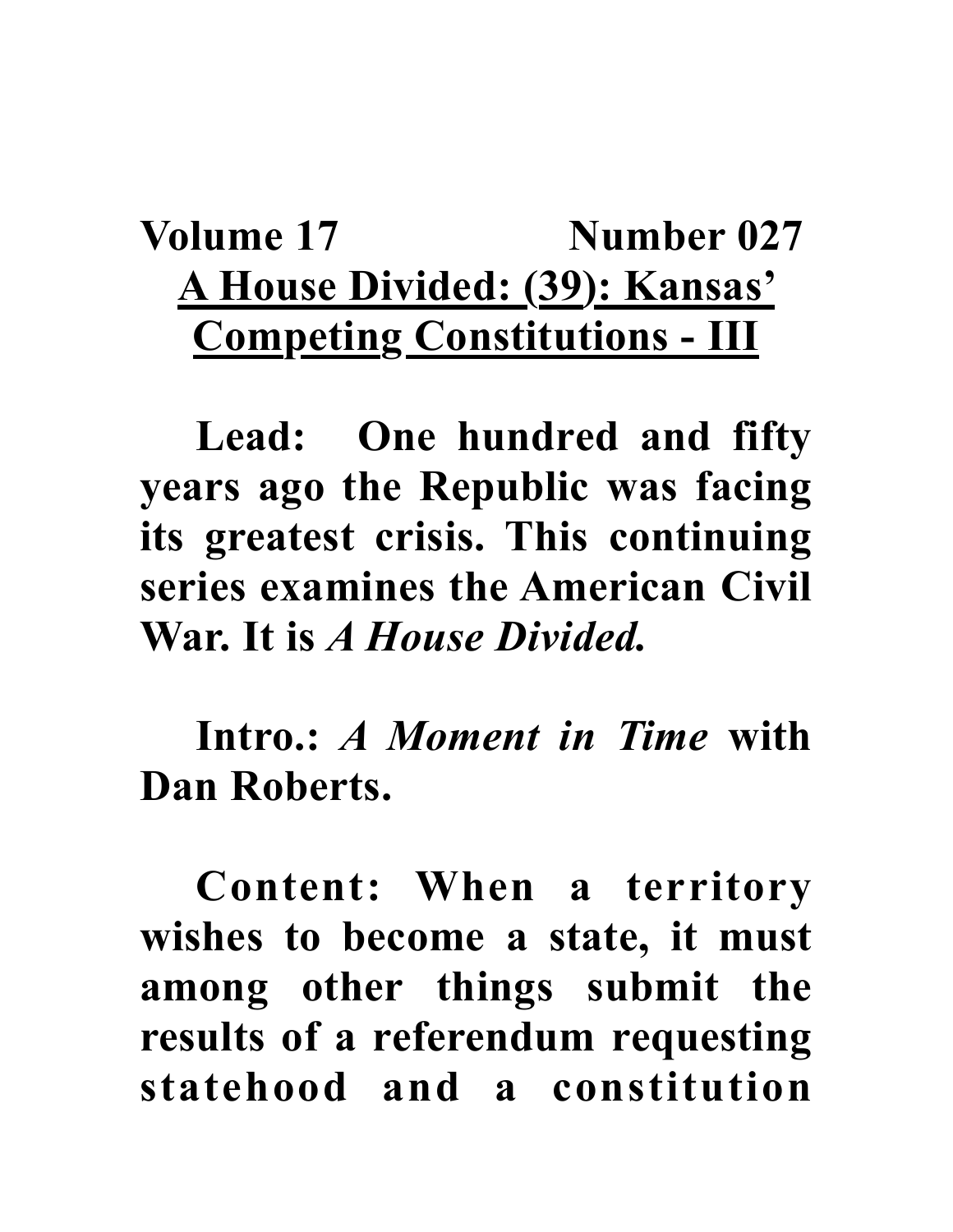**demonstrating that the state's laws will be follow the United States constitution and legal system.** 

**In 1857 Kansas submitted two constitutions, one pro-slavery and one banning slavery from the future state. The latter reflected the will of the vast majority of those residing in the territory. The problem was Congress had to chose which Kansas constitution to accept and Congress was divided**  with a Democratic Senate **d o m i n a t e d b y p r o - s l a v e southerners and a House divided between free soil Republicans and Democrats split North and South on the slave issue.**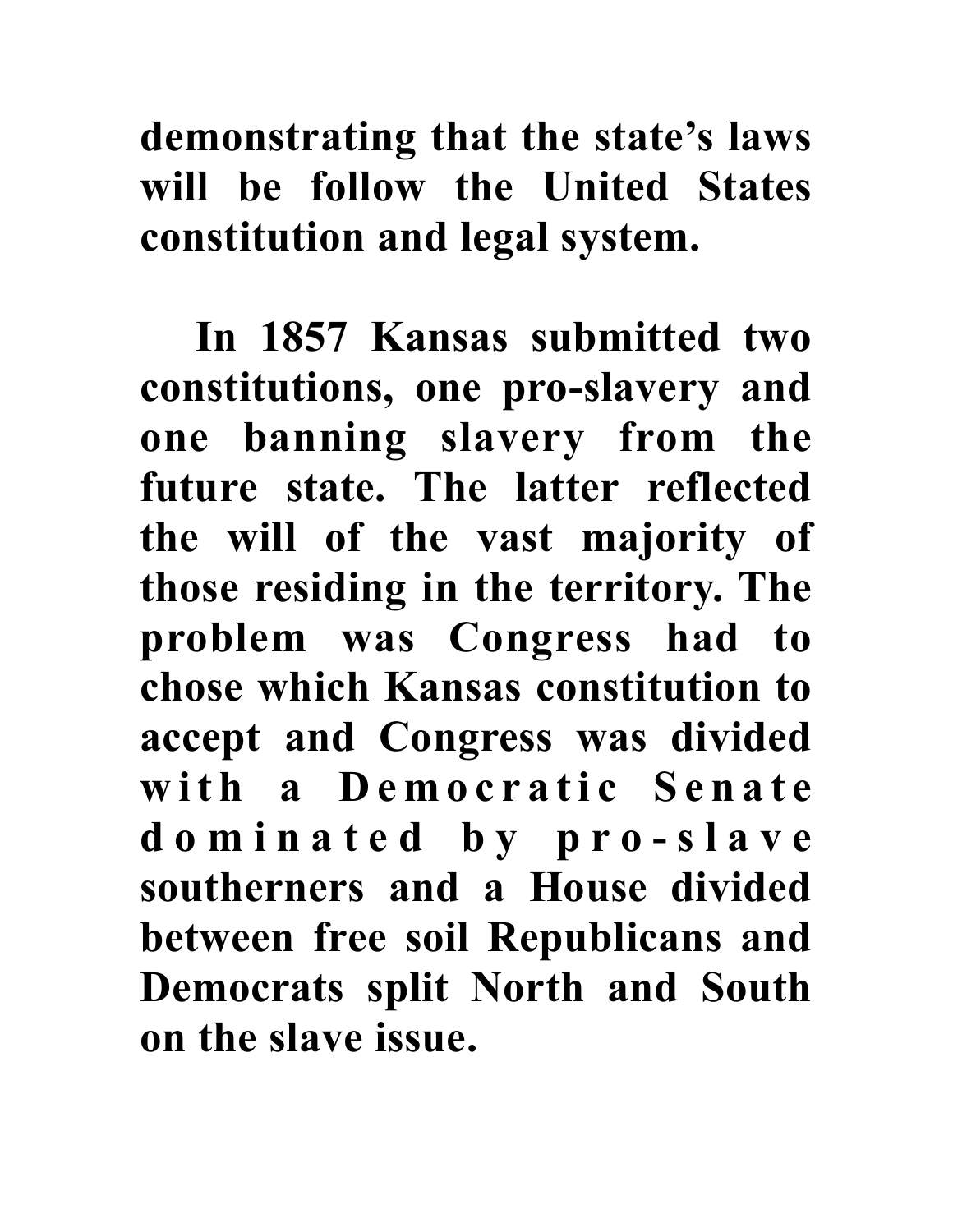In early 1858 President **Buchanan caved into the South and submitted the pro-slavery Lecompton Constitution with a recommendation that Kansas come into the Union as a slave state. Leading the opposition to this in Congress was Illinois Senator Stephen Douglas. He had come up**  with the idea of majority **determination on the question of slavery and if Congress so ignored the clear will of Kansas free-state majority, his idea would have been meaningless. With his help, the pro-slave constitution was rejected by Congress, just barely and eventually Kansas would enter the Union as a free-state in January 1861, just as the clouds of war**